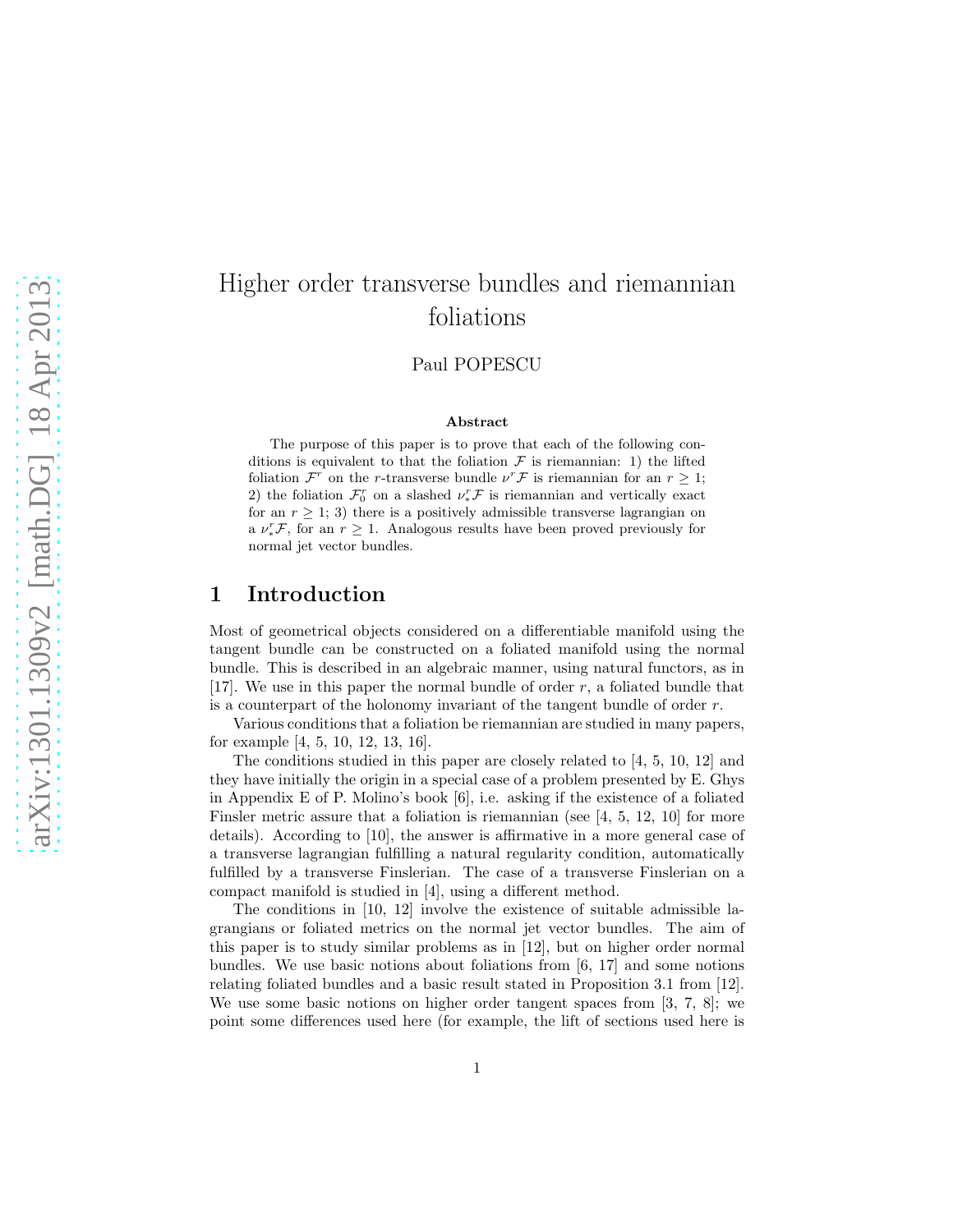different from that used in [8] and the canonical inclusions in Proposition 2.1). Deeper properties of foliated hamiltonians are studied in [14]; it can be a model in a further study of some geometric objects considered in our paper.

The first goal of this paper is to find conditions that a foliation be riemannian, involving general conditions on higher order normal bundles. But some other aspects of the problem can be stressed. For example, the leaves of a riemannian foliation  $\mathcal F$  are compact, then the leaf spaces  $M/\mathcal F$  is a Satake manifold (or a V-manifold, in the original terminology of Satake), one of the first known non-trivial orbifold. The existence of a transverse lagrangian or hamiltonian is worth to be studied on such generalized manifolds, together with their physical properties; it is also the case of the normal bundle of a foliation studied in [10]. By Proposition 2.4 below, the existence of a foliated regular lagrangian of order  $r$ , that has a positively defined hessian, gives rise to a transverse riemannian metric on the normal bundle of order  $r + 1$  (see [3] for the non-foliated case). Also, a transverse metric of a riemannian foliation lifts to a transverse metric to the lifted foliation on the normal bundle of order  $r$ , that becomes a riemannian foliation (see Proposition 2.5 for a simple construction). Thus it is natural to consider the following problem: under which conditions the existence of a regular and positive lagrangian or of a transverse metric on the normal bundle of a higher order transverse foliation assures that given foliation is riemannian? A similar problem is studied for normal jet vector bundles (or  $(p, r)$ –velocities according to [16, 17]) in [12].

The first main result proved in this paper asserts that the lifted foliation on a normal bundle of some order  $r \geq 1$  is riemannian iff the given foliation is riemannian (Theorem 3.1). A simple consequence is that a foliation  $\mathcal F$  is a riemannian one, provided that the lifted foliation  $\mathcal{F}^r$  on  $\nu^r \mathcal{F}$  is transversaly parallelizable or almost parallelizable. The proof of Theorem 3.1 can not give any answer to the following question: when is  $F$  riemannian if the foliation induced on  $v^r \mathcal{F} \setminus I_{r-1}^r(v^{r-1} \mathcal{F})$  is riemannian for some  $r \geq 1$ ? We give some answers to this question, as follows. The lifted foliation  $F_0^r$  on a suitable slashed bundle  $v_*^r F$  of the r-normal bundle  $v^r F$  is riemannian and vertically exact for some  $r \geq 1$  iff F is riemannian (Theorem 3.2). In Theorem 3.3 we prove that there is a positively admissible lagrangian on  $\nu^r F$  for some  $r \geq 1$  iff the foliation F is riemannian. These three Theorems are analogous to  $[12,$  Theorems 1.1, 1.2 and 1.3], proved in the case of normal jet vector bundles.

As a conclusion, the results in this paper, together with that proved in [12] for normal jet vector bundles, confirm that asking some suitable natural conditions on a higher order lagrangian, the given foliation is necessarily riemannian; thus riemannian foliations are necessary setting to study certain transverse lagrangians, subject to natural conditions, considered on normal jet vector bundles or on higher order normal bundles of a foliation.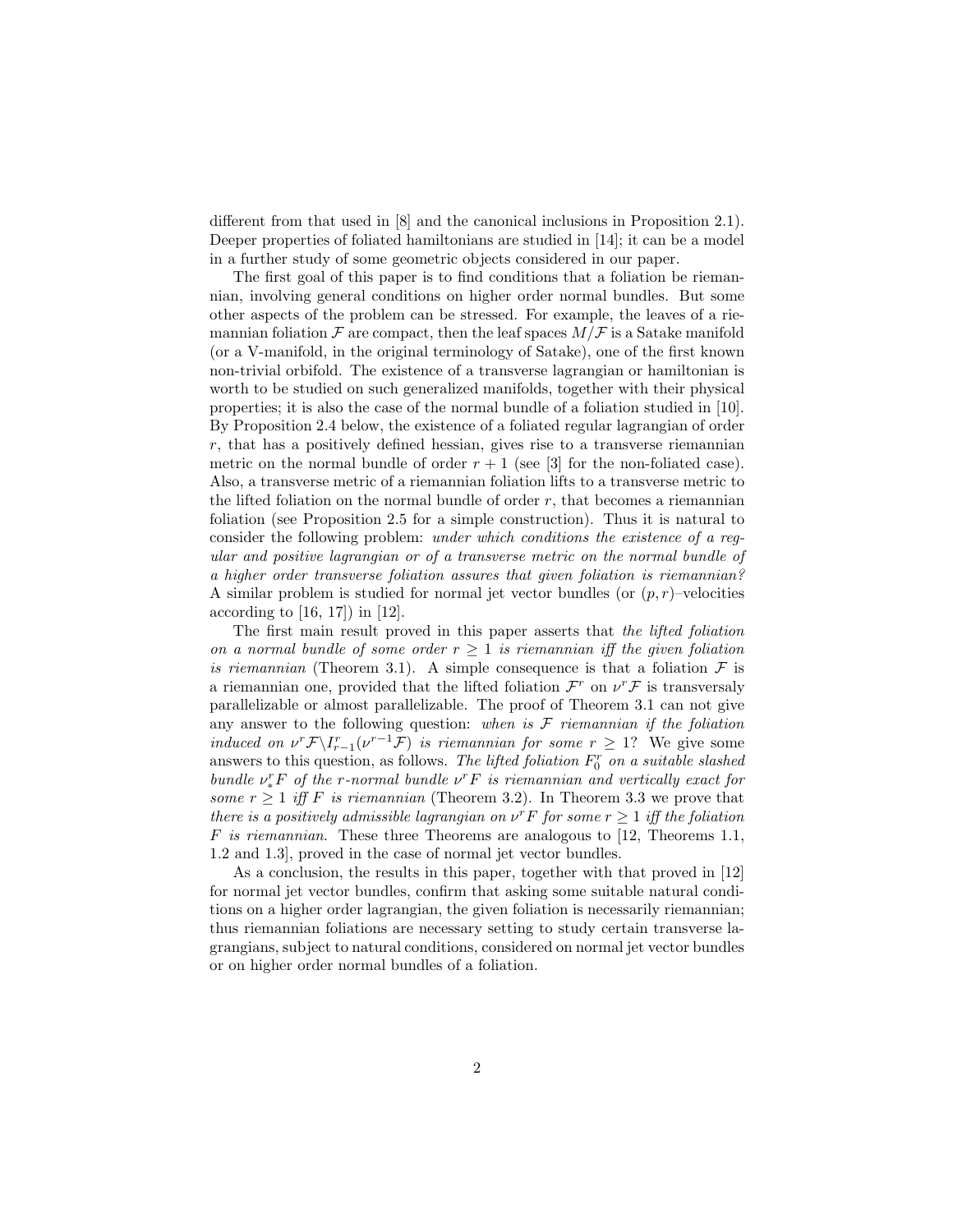## 2 Basic notions and constructions related to the higher order transverse bundles of a foliation

Let M be an *n*-dimensional manifold and  $\mathcal F$  be a k-dimensional foliation on M. We denote by  $\tau \mathcal{F}$  and  $\nu \mathcal{F}$  the tangent plane field and the normal bundle respectively. A bundle  $E$  over  $M$  is called *foliated* if there is an atlas of local trivialisations on E such that all the components of the structural functions are basic ones (see, for example, [17]). In this case a canonical foliation  $\mathcal{F}_E$  on E is induced, having the same dimension  $k$ , such that  $p$  restricted to leaves is a local diffeomorphism. In particular, we consider affine and vector bundles that are foliated. For example,  $\nu \mathcal{F}$  is a foliated bundle and a natural foliation on  $\nu \mathcal{F}$  can be considered. According to [12], a positively admissible lagrangian on a foliated vector bundle  $p : E \to M$  is a continuous map  $L : E \to \mathbb{R}$  that is asked to be differentiable at least when it is restricted to the total space of the slashed bundle  $E_* = E\setminus \{0\} \to M$ , where  $\{0\}$  is the image of the null section, such that the following conditions hold: 1)  $L$  is positively defined (i.e. its vertical hessian is positively defined) and  $L(x, y) \geq 0 = L(x, 0), (\forall) x \in M$  and  $y \in$  $E_x = p^{-1}(x)$ ; 2) L is locally projectable on a transverse lagrangian; 3) there is a basic function  $\varphi : M \to (0, \infty)$ , such that for every  $x \in M$  there is  $y \in E_x$  such that  $L(x, y) = \varphi(x)$ . If a positively transverse lagrangian F is 2-homogeneous (i.e.  $F(x, \lambda y) = \lambda^2 F(x, y), \, (\forall \lambda > 0)$ , then F is called a *finslerian*; it is also a positively admissible lagrangian, taking  $\varphi \equiv 1$ , or any positive constant. For a foliated bundle, we can regard the vertical bundle  $VTE = \ker p_* \to E$  as a vector subbundle of  $\nu \mathcal{F}_E \to E$  by mean of the canonical projection  $TE \to \nu F_E$ , since  $VTE$  is transverse to  $\tau F_E$ . Notice that if  $p: E \to M$  is an affine bundle, then the vertical hessian Hess L of a lagrangian  $L : E \to \mathbb{R}$  is a symmetric bilinear form on the fibers of the vertical bundle  $VTE$ , given by the second order derivatives of  $L$ , using the fiber coordinates (see [10] for more details using coordinates).

In order to have a unitary form of the notions we use, we give now the constructions of the higher order normal bundle of a foliation and the related geometric objects used in the paper. They are similar to the non-foliate (or foliated by points) case as in [3, 7, 8], some are used for example in [15] in the foliate case.

Let us suppose that a foliation  $\mathcal F$  is defined by a foliated atlas having the generic coordinates  $(x^u, x^{\bar{u}})_{u=\overline{1,p}, \bar{u}=\overline{1,q}}$  on a chart  $(U, \varphi)$ , where p is the dimension of the leaves and  $q$  is the transverse dimension. The local form of the pseudogroup according to the coordinates change, is  $x^{u'} = x^{u'}(x^u, x^{\bar{u}})$ ,  $x^{\bar{u}'} =$  $\mathbf{x}^{\bar{u}'}(x^{\bar{u}})$ ; here  $(x^{u'}, x^{\bar{u}'})$  are some coordinates in a chart  $(U', \varphi'), U \cap U' \neq \emptyset$ , and the pseudogroup member is  $\varphi' \circ \varphi^{-1} : \varphi(U \cap V) \to \varphi'(U \cap V) \subset I\!\!R^p \times I\!\!R^q$ . The coordinates on TU are  $(x^u, x^{\bar{u}}, y^{(1)u}, y^{(1)\bar{u}})$  and the bundles  $\tau \mathcal{F}_U$  and  $\nu \mathcal{F}_U$ (restricted to U), have as coordinates  $(x^u, x^{\bar{u}}, y^{(1)u})$  and  $(x^u, x^{\bar{u}}, y^{(1)\bar{u}})$  respectively.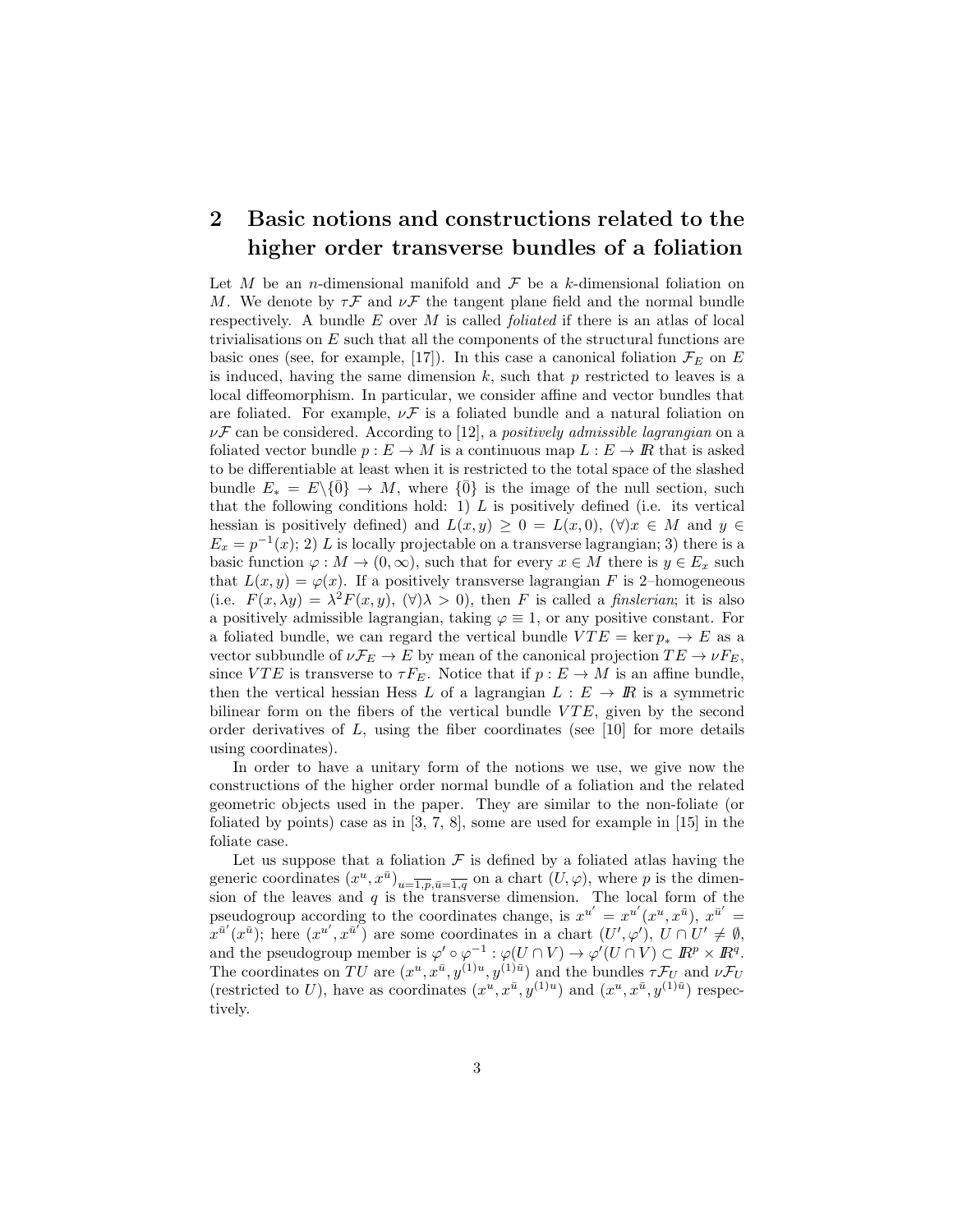Let us consider  $x_0 \in U$ . Two curves  $\gamma_{1,2} : I_a = (-a, a) \to M, a > 0$ , have a transverse contact of order  $r \geq 0$  in 0 if  $\gamma_1(0) = \gamma_2(0) = x_0$  and if  $r > 0$ , then  $\frac{d^j(\gamma_1 \circ \varphi^{-1})^{\bar{u}}}{dt^j}(0) = \frac{d^j(\gamma_2 \circ \varphi^{-1})^{\bar{u}}}{dt^j}(0)$ ,  $(\forall) \bar{u} = \overline{1, q}, j = \overline{1, r}$ ; we denote  $\gamma_1 \stackrel{r,x_0}{\sim} \gamma_2$ . The ,,transverse contact of order r" relation is an equivalence relation and all the classes  $\hat{\gamma}_{x_0}, x_0 \in M$ , give  $\nu^r \mathcal{F}$ , i.e. the transverse space of order r of F. The canonical projection  $\pi^r : \nu^r \to M$  gives a local trivial bundle. The generic coordinates  $(x^u, x^{\bar{u}})$  on U gives rise to some generic coordinates  $(x^u, x^{\bar{u}}, y^{(1)\bar{u}}, \dots, y^{(r)\bar{u}})$  on  $\nu^r \mathcal{F}_U$ , where  $y^{(j)\bar{u}} = \frac{1}{r!}$  $\frac{d^j(\gamma \circ \varphi^{-1})^{\bar{u}}}{dt^j}(0)$  and  $\hat{\gamma}_x$  is a class for  $\int_{0}^{r,x}$ . Finally one obtain a generic local chart  $(\nu^r \mathcal{F}_U, \nu^r \varphi)$  on  $\nu^r \mathcal{F}$  in a suitable atlas, according to every generic chart  $(U, \varphi)$  on M, from a suitable atlas. We use notations and constructions according to the non-foliate case, according to [3, Sect. 6.1] and [9].

The generic coordinates  $(x^u, x^{\bar{u}}, y^{(1)\bar{u}}, \dots, y^{(r)\bar{u}})$  on  $\nu^r \mathcal{F}_U$  change according to the rules:

$$
x^{u'} = x^{u'}(x^u, x^{\bar{u}})
$$
  
\n
$$
x^{\bar{u}'} = x^{\bar{u}'}(x^{\bar{u}})
$$
  
\n
$$
y^{(1)\bar{u}'} = y^{(1)\bar{u}}\frac{\partial x^{i'}}{\partial x^i}
$$
  
\n
$$
2y^{(2)\bar{u}'} = y^{(1)\bar{u}}\frac{\partial y^{(1)\bar{u}'}}{\partial x^{\bar{u}}} + 2y^{(2)\bar{u}}\frac{\partial y^{(1)\bar{u}'}}{\partial y^{(1)\bar{u}}},
$$
  
\n
$$
\vdots
$$
  
\n
$$
ry^{(r)\bar{u}'} = y^{(1)\bar{u}}\frac{\partial y^{(r-1)\bar{u}'}}{\partial x^{\bar{u}}} + \cdots + ry^{(r)\bar{u}}\frac{\partial y^{(r-1)\bar{u}'}}{\partial y^{(r-1)\bar{u}}}.
$$
  
\n(1)

Denoting  $x^{\bar{u}} = y^{(0)\bar{u}}$ , one have, for  $0 \le \alpha \le \beta \le \gamma \le r$ :

$$
\frac{\partial y^{(\gamma)\bar{u}'}}{\partial y^{(\beta)\bar{u}}} = \frac{\partial y^{(\gamma-\alpha)\bar{u}'}}{\partial y^{(\beta-\alpha)\bar{u}}}
$$

.

In particular,

$$
\frac{\partial y^{(r-1)\bar{u}^{\prime}}}{\partial y^{(r-1)\bar{u}}} = \frac{\partial x^{\bar{u}^{\prime}}}{\partial x^{\bar{u}}}.
$$

These formulas are true according to similar ones in the non-foliate case [3, Sect. 6.1].

Various bundle structures can be considered over a  $\nu^r \mathcal{F}$ ; for example, for  $0 \leq r' \leq r$ , the canonical projection  $\pi_{r'}^r : \nu^r \mathcal{F} \to \nu^{r'} \mathcal{F}$  is a foliated bundle. In particular, for  $r \geq 1$ ,  $\pi_{r-1}^r : \nu^r \mathcal{F} \to \nu^{r-1} \mathcal{F}$  is a (foliated) affine bundle for  $r > 1$ and  $\pi_0^1 : \nu \mathcal{F} \to \nu^0 \mathcal{F} = M$  is a (foliated) vector bundle (for  $r = 1$ ).

**Proposition 2.1** For  $1 \leq r' \leq r$ , there is an inclusions of foliated submanifolds (in fact of foliated subbundles over M),  $I_{r'}^r : \nu^{r'} \mathcal{F} \to \nu^r \mathcal{F}$ , where the inclusion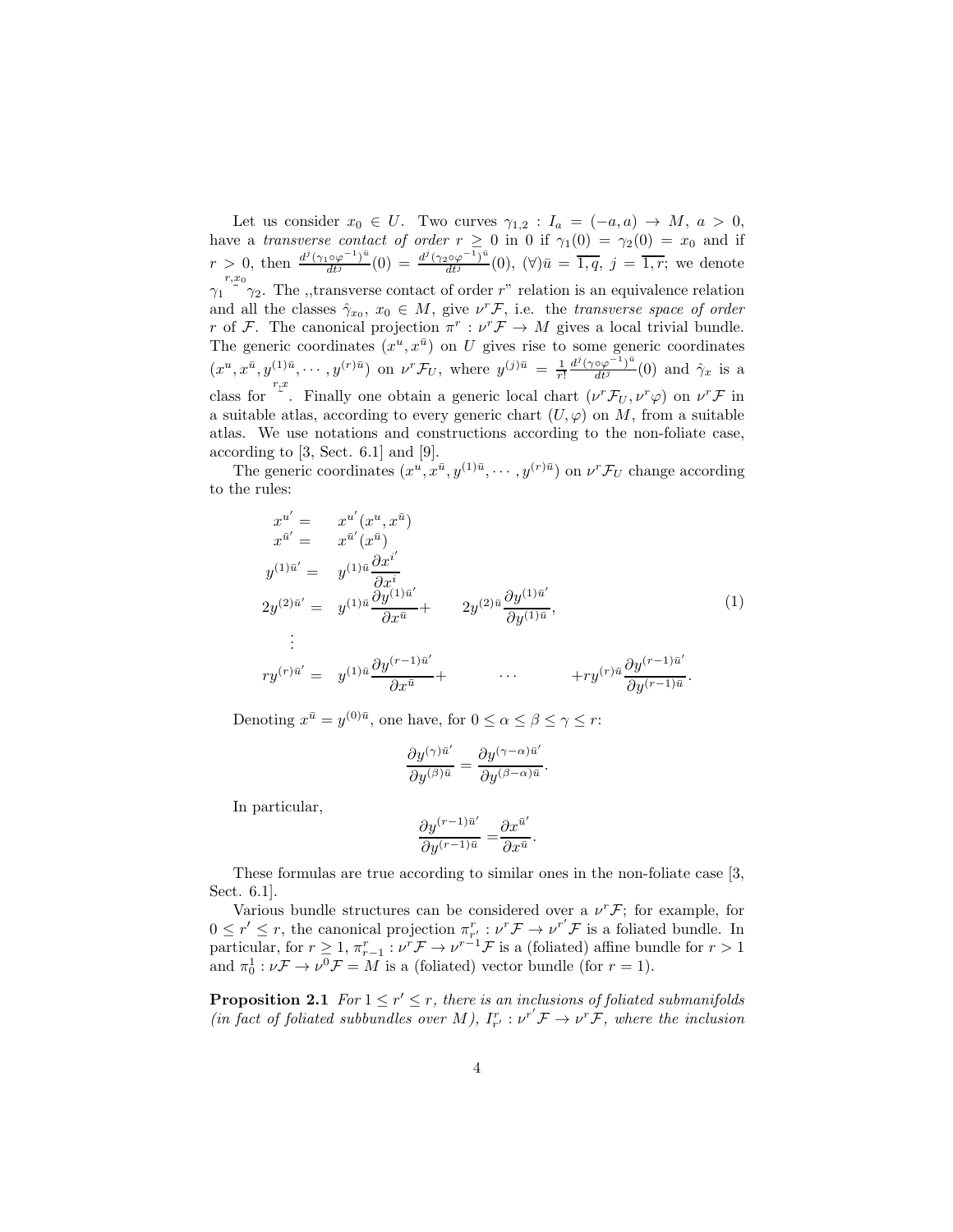assigns to an equivalence class in  $[\gamma] \in \nu_{m}^{r'} \mathcal{F}$  an equivalence class in  $\nu_{m}^{r} \mathcal{F}$  that the first  $r - r'$  derivatives vanish, then the next r<sup>*i*</sup> derivatives are the same as the first r' derivatives of  $\gamma$ .

*Proof.* We use generic coordinates. Denoting  $z^{(\alpha)\bar{u}} = \alpha! y^{(\alpha)\bar{u}}, \alpha = \overline{1,r}$  as new coordinates, the local form of  $I_{r'}^r$  is

$$
(x^u, x^{\bar{u}}, z^{(1)\bar{u}}, \cdots, z^{(r')\bar{u}}) \stackrel{I_{r'}^r}{\rightarrow} (x^u, x^{\bar{u}}, 0, \ldots, 0, z^{(1)\bar{u}}, \cdots, z^{(r')\bar{u}});
$$

using again generic coordinates, the local form of  $I_{r'}^r$  is

$$
(x^u, x^{\bar{u}}, y^{(1)\bar{u}}, \cdots, y^{(r')\bar{u}}) \stackrel{I^r_{r'}}{\rightarrow} (x^u, x^{\bar{u}}, 0, \ldots, 0, \frac{(r-r'+1)!}{1!}y^{(1)\bar{u}}, \cdots, \frac{r!}{r'!}y^{(r')\bar{u}}).
$$

Using formulas (1), it easily follows that  $I_{r'}^r$  is globally defined.  $\Box$ 

Let us notice that the local form of  $I_{r-1}^r$  is

$$
(x^u, x^{\bar{u}}, y^{(1)\bar{u}}, \cdots, y^{(r-1)\bar{u}}) \stackrel{I^r_{r'}}{\to} (x^u, x^{\bar{u}}, 0, \frac{2!}{1!}y^{(1)\bar{u}}, \cdots, \frac{r!}{(r-1)!}y^{(r')\bar{u}})
$$

and  $I_r^r$  is the identity of  $\nu^r \mathcal{F}$ .

Thus we have  $I_0^r(M) \subset I_1^r(\nu \mathcal{F}) \subset I_2^r(\nu^2 \mathcal{F}) \subset \cdots \subset I_{r-1}^r(\nu^{r-1} \mathcal{F}) \subset \nu^r \mathcal{F}$ .

A transverse vector field  $\bar{X} \in \Gamma(\nu \mathcal{F})$  lifts in this way to the transverse section  $I_1^r(\bar{X})$ :  $M \to \nu^r \mathcal{F}$  of the bundle  $\pi_0^r : \nu^r \mathcal{F} \to M$ . A more simple case is when  $\overline{X} = \overline{0}$  is the null vector field; its lift is the section  $\overline{0}^r : M \to \nu^r \mathcal{F}$ ,  $\overline{0}^r(m) = I_0^r(m)$ . Notice that, in the non-foliate case, the lifts constructed here are not the same as the lifts constructed in [8], where the lifts are vector fields.

We denote by  $\mathcal{F}^r$  the foliation on  $\nu^r \mathcal{F}$ . In a similar way as in the non-foliate case in [3, Sect. 6.1], we perform some constructions that are useful later. Notice that in the foliate case the transverse  $\nu \mathcal{F}^r$  play the role of a tangent space for  $\nu^r \mathcal{F}$ , as the tangent space  $\tau T^r M$  is for  $T^r M$  in the non-foliate case in [3].

For every  $r \geq 1$  and  $0 \leq r' \leq r$ , the canonical projection  $\pi_{r'}^r : \nu^r \mathcal{F} \to \nu^{r'} \mathcal{F}$ induces a transverse map  $\bar{\pi}_{r'}^r : \nu \mathcal{F}^r \to \nu \mathcal{F}^{r'}$  that is a vector bundle map of foliated vector bundles; notice that  $\pi_0^r = \pi^r$ ,  $\mathcal{F}^0 = \mathcal{F}$ ,  $\nu^1 \mathcal{F} = \nu \mathcal{F}$ ,  $\nu^0 \mathcal{F} = M$ and  $\bar{\pi}_0^r = \bar{\pi}^r$ . We denote the kernel vector subbundle bundle ker $\bar{\pi}_{r'}^r \subset \nu \mathcal{F}^r$ by  $\bar{V}_{r'}^r$ ; it is a foliate vector bundle as well. Since for  $r_1 \leq r_2 \leq r_3$ , one have  $\pi_{r_1}^{r_3} = \pi_{r_2}^{r_3} \circ \pi_{r_1}^{r_2}$  and  $\pi_{r_1}^{r_3} = \pi_{r_2}^{r_3} \circ \pi_{r_1}^{r_2}$ , it follows that there are foliated vector subbundles  $\bar{V}_{r-1}^r \subset \bar{V}_{r-2}^r \subset \cdots \subset \bar{V}_0^r \subset \nu \mathcal{F}^r$ . Notice that  $\nu^{r+1} \mathcal{F} \subset \nu \mathcal{F}^r$  is an affine subbundle over  $\nu^r \mathcal{F}$ , for  $r \geq 1$ , while  $\nu^1 \mathcal{F} = \nu \mathcal{F}^0 = \nu \mathcal{F}$  for  $r = 0$ .

There is an *r*-transverse structures in the fibers of on  $\nu \mathcal{F}^r$ , i.e. a vector bundle map  $J: \nu \mathcal{F}^r \to \nu \mathcal{F}^r$  (analogous of the *r*-tangent structures in the nonfoliate case), and its dual  $J^* : \nu^* \mathcal{F}^r \to \nu^* \mathcal{F}^r$ , given in generic local coordinates by

$$
J = \frac{\partial}{\partial y^{(1)\bar{u}}} \otimes \overline{dx^{\bar{u}}} + \frac{\partial}{\partial y^{(2)\bar{u}}} \otimes \overline{dy^{(1)\bar{u}}} + \cdots + \overline{\frac{\partial}{\partial y^{(r)\bar{u}}} \otimes \overline{dy^{(r-1)\bar{u}}}},
$$
  

$$
J^* = \overline{dx^{\bar{u}}} \otimes \overline{\frac{\partial}{\partial y^{(1)\bar{u}}} + dy^{(1)\bar{u}}} \otimes \overline{\frac{\partial}{\partial y^{(2)\bar{u}}} + \cdots + dy^{(r-1)\bar{u}}} \otimes \overline{\frac{\partial}{\partial y^{(r)\bar{u}}} }.
$$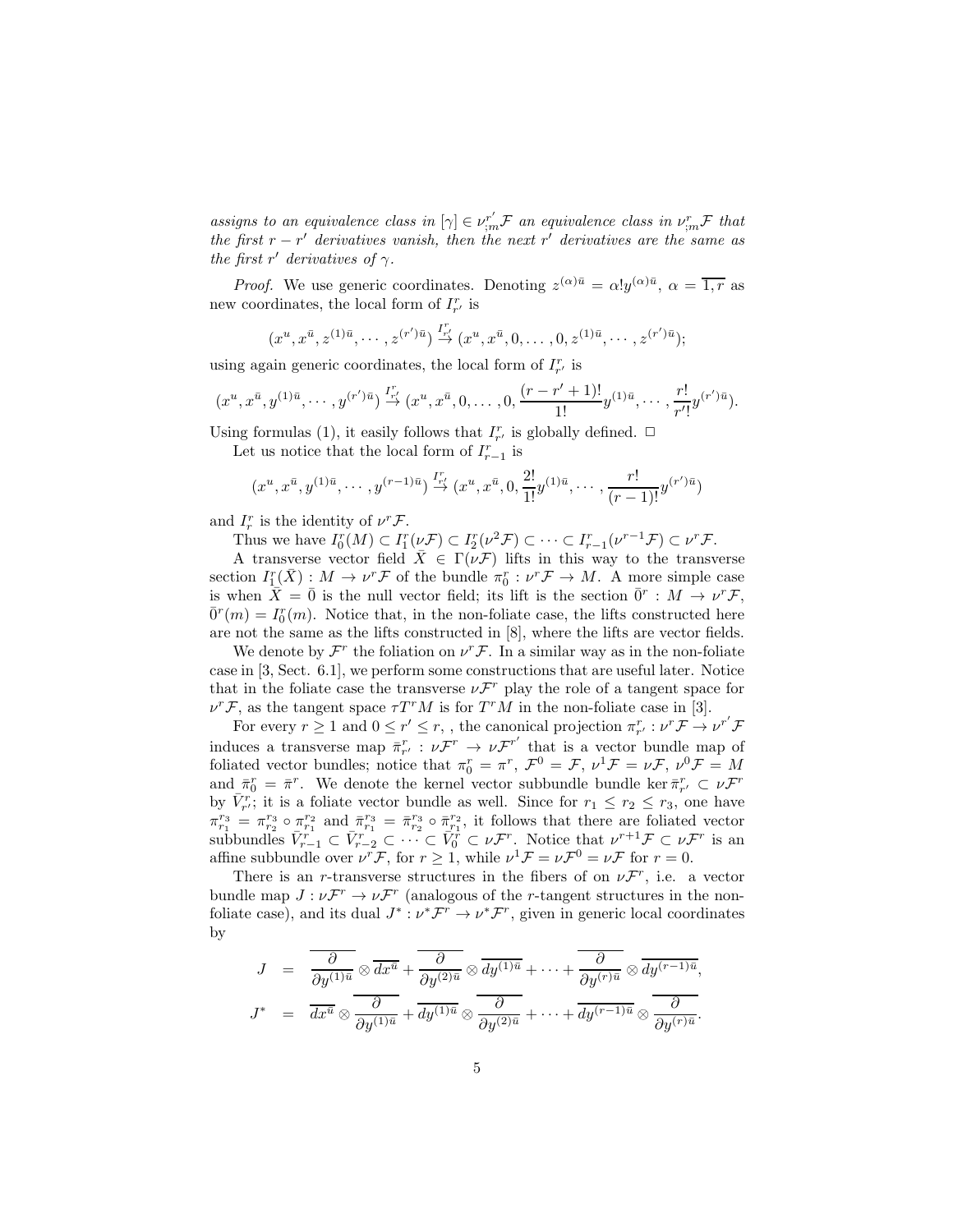A transverse r-non-linear connection is a splitting of  $\nu \mathcal{F}^r$  as a Whitney sum of transverse vector bundles

$$
\nu \mathcal{F}^r = \bar{V}_0^r \oplus \bar{H}_0^r,\tag{2}
$$

where  $\bar{H}_0^r$  is the r-horizontal vector bundle, that is canonically isomorphic with  $(\bar{\pi}^r)^* \nu \mathcal{F}$ . We denote by  $h: \nu \mathcal{F}^r \to \bar{H}_0^r$  the projector given by the above decomposition. Using generic local coordinates, the local form (on the fibers) of the projector  $h$  is

$$
(X^{\bar{u}}, Y^{(1)\bar{u}}, \cdots, Y^{(r)\bar{u}}) \stackrel{h}{\to} (X^{\bar{u}} + N^{\bar{u}}_{(1)\bar{v}} Y^{(1)\bar{v}} + \cdots + N^{\bar{u}}_{(r)\bar{v}} Y^{(r)\bar{v}}).
$$
 (3)

Given a transverse  $r$ -non-linear connection by a splitting  $(2)$ , the consecutive images by  $J$  in the fibers of  $\nu \mathcal{F}^r$ ,

$$
J\left(\bar{H}_0^r\right)=\bar{H}_1^r,\ldots\,, J\left(\bar{H}_{r-1}^r\right)=\bar{H}_r^r
$$

define some transverse vector subbundles of  $\nu \mathcal{F}^r$ , all isomorphic with  $\bar{H}_0^r$ , such that there are the following Whitney sum decompositions

$$
\bar{V}_0^r = \bar{H}_1^r \oplus \cdots \oplus \bar{H}_r^r, \ \nu \mathcal{F}^r = \bar{H}_0^r \oplus \bar{H}_1^r \oplus \cdots \oplus \bar{H}_r^r. \tag{4}
$$

Notice that  $\bar{H}_r^r = \bar{V}_{r-1}^r$  and we can prove the following result.

**Proposition 2.1** Any splitting  $\nu \mathcal{F}^r = \bar{V}^r_{r-1} \oplus \bar{H}^r_{r-1}$  gives rise to a splitting (2).

*Proof.* The given splitting gives rise also to a splitting  $\nu^* \mathcal{F}^r = (\bar{V}^r_{r-1})^* \oplus$  $(\bar{H}_{r-1}^r)^*$  and denote  $\bar{W}^r \stackrel{not.}{=} (\bar{V}_{r-1}^r)^* \subset \nu^* \mathcal{F}^r$ . Let us consider the consecutive images by  $J^*$  in the fibers of  $\nu^* \mathcal{F}^r$ ,

$$
J^*\left(\bar{W}^r\right) = \bar{W}^{r-1}, \dots, J^*\left(\bar{W}^1\right) = \bar{W}^0
$$

defining some transverse vector subbundles of  $\nu^* \mathcal{F}^r$ , all isomorphic with  $\left(\bar{V}^r_{r-1}\right)^*$ and where  $\bar{W}^0 = (\bar{V}_0^r)^{\circ}$  is the polar (or the annihilator). Considering  $\bar{W} =$  $\overline{W}^1 \oplus \cdots \oplus \overline{W}^r$ , we have  $\nu^* \mathcal{F}^r = (\overline{V}_0^r)^{\circ} \oplus \overline{W}$ , thus  $\overline{W}$  is isomorphic with  $(\overline{V}_0^r)^*$ . It follows that the inclusion  $(\bar{V}_0^r)^* \subset \nu^* \mathcal{F}^r$  reverses by duality to a transverse epimorphism (in fact a projector)  $\Pi : \nu \mathcal{F}^r \to \bar{V}_0^r$  that gives a splitting (2), where  $\bar{H}_0^r = \ker \Pi$ .  $\Box$ 

Using generic local coordinates, the local form (on the fibers) of the projector  $\Pi: \nu \mathcal{F}^r \to \bar{V}^r_{r-1}$  is

$$
(X^{\bar{u}}, Y^{(1)\bar{u}}, \cdots, Y^{(r)\bar{u}}) \stackrel{\Pi}{\to} (M^{\bar{u}}_{(0)\bar{v}} X^{\bar{v}} + M^{\bar{u}}_{(1)\bar{v}} Y^{(1)\bar{v}} \cdots + M^{\bar{u}}_{(r-1)\bar{v}} Y^{(r-1)\bar{v}} + Y^{(r)\bar{u}}).
$$
\n(5)

The local coefficients N and M in formulas  $(3)$  and  $(5)$  respectively are called as dual coefficients in [3, sect. 6.6].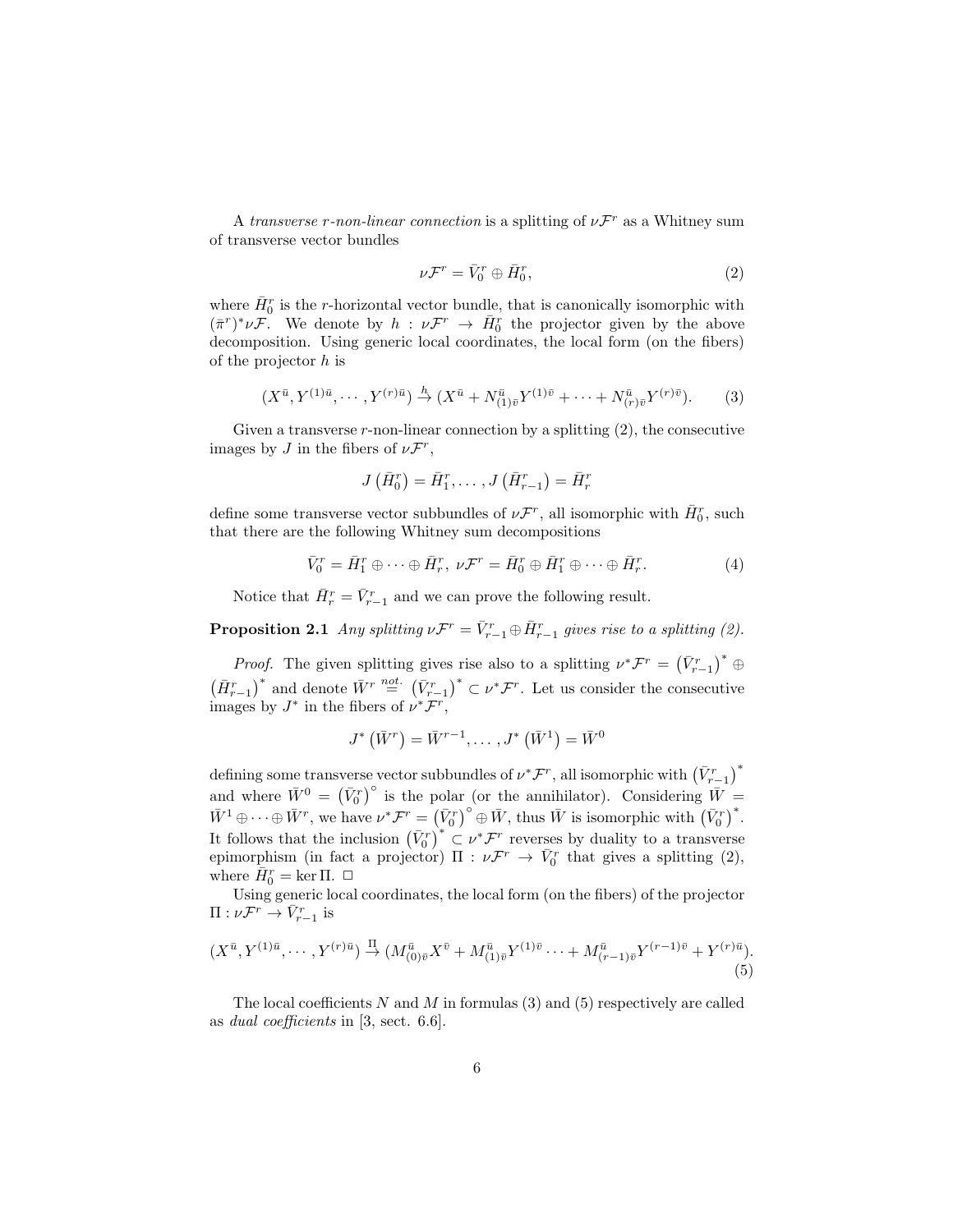A transverse r-semi-spray is a foliate section  $S: \nu^r \mathcal{F} \to \nu^{r+1} \mathcal{F}$  of the affine bundle  $\pi_r^{r+1}: \nu^{r+1}\mathcal{F} \to \nu^r\mathcal{F}$ . Since  $\nu^{r+1}\mathcal{F} \subset \nu\mathcal{F}^r$ , it follows that an r-semispray can be regarded as well as a transverse section  $S: \nu^r \mathcal{F} \to \nu \mathcal{F}^r$ ; using generic local coordinates, the local form of  $S: \nu^r \mathcal{F} \to \nu^{r+1} \mathcal{F}$  is

$$
(x^u, x^{\bar{u}}, y^{(1)\bar{u}}, \cdots, y^{(r)\bar{u}}) \stackrel{S}{\to} (x^u, x^{\bar{u}}, y^{(1)\bar{u}}, \cdots, ry^{(r)\bar{u}}, (r+1)S^{\bar{u}}(x^{\bar{u}}, y^{(1)\bar{u}}, \cdots, y^{(r)\bar{u}})).
$$
\n(6)

**Proposition 2.2** Any transverse r-semi-spray gives rise to a transvese r-nonlinear connection, i.e. a splitting (2).

*Proof.* If  $\bar{X} \in \Gamma(\nu \mathcal{F}^r)$  is a transverse section, let us denote by  $L_{\bar{X}}$  the transverse Lie derivation induced in the transverse tensor algebra. As in the non-foliate case in [2], the operators

$$
h = \frac{1}{k+1} (kI - L_S J), v = \frac{1}{k+1} (I + L_S J)
$$
 (7)

are complementary projectors on the fibers of the transverse bundle  $\nu \mathcal{F}^r \to \nu^r \mathcal{F}$ and  $v(\nu \mathcal{F}^r) = \bar{V}^r_{r-1}$ . Using Proposition 2.1, a transvese r-non-linear connection is obtained.  $\Box$ 

Using generic coordinates, it can be proved using (7), that the dual coefficients (5) of the non-linear connection are given by the formulas

$$
M_{(r)\bar{v}}^{\bar{u}} = -\frac{\partial S^{\bar{u}}}{\partial y^{(1)\bar{v}}}, M_{(r-1)\bar{v}}^{\bar{u}} = -\frac{\partial S^{\bar{u}}}{\partial y^{(2)\bar{v}}}, M_{(1)\bar{v}}^{\bar{u}} = -\frac{\partial S^{\bar{u}}}{\partial y^{(r)\bar{v}}}.
$$
(8)

A fact that we use latter is the following result.

Proposition 2.3 A transvese r-non-linear connection and a transverse riemannian metric in the fibers of  $\bar{V}_{r-1}^{r}$  lifts to a transverse riemannian metric on  $\nu \mathcal{F}^r$ . Conversely, a transverse riemannian metric on  $\nu \mathcal{F}^r$  gives a transvese r-non-linear connection and a transverse riemannian metric in the fibers of  $\bar{V}_{r-1}^r$ .

*Proof.* Every riemannian metric in the fibers of  $\bar{V}_{r-1}^r \cong \bar{H}_0^r \cong (\bar{\pi}_0^r)^* \nu \mathcal{F}$ lifts to transverse riemannian metrics on  $\bar{H}_1^r$ , ...,  $\bar{H}_r^r$  and consequently to a riemannian metric on  $\nu \mathcal{F}^r$ , that becomes a riemannian foliation. Conversely, if  $\mathcal{F}^r$  is a riemannian foliation, then a transverse riemannian metric in the fibers of  $\nu \mathcal{F}^r$  gives a decomposition (2), where  $\bar{H}_0^r = (\bar{V}_0^r)^{\perp}$  and induces a transverse riemannian metric in the fibers of the vector subbundle  $\bar{H}_{0}^{r}$ .  $\Box$ 

The r-transverse non-linear connections, semi-sprays and riemannian metrics are involved in the case of regular r-transverse lagrangians that we consider in the sequel.

An r-transverse lagrangian (a transverse lagrangian of order  $r \geq 1$ , i.e. locally projectable on an r-lagrangian) is a continuous real map  $L: \nu^r \mathcal{F} \to \mathbb{R}$ ,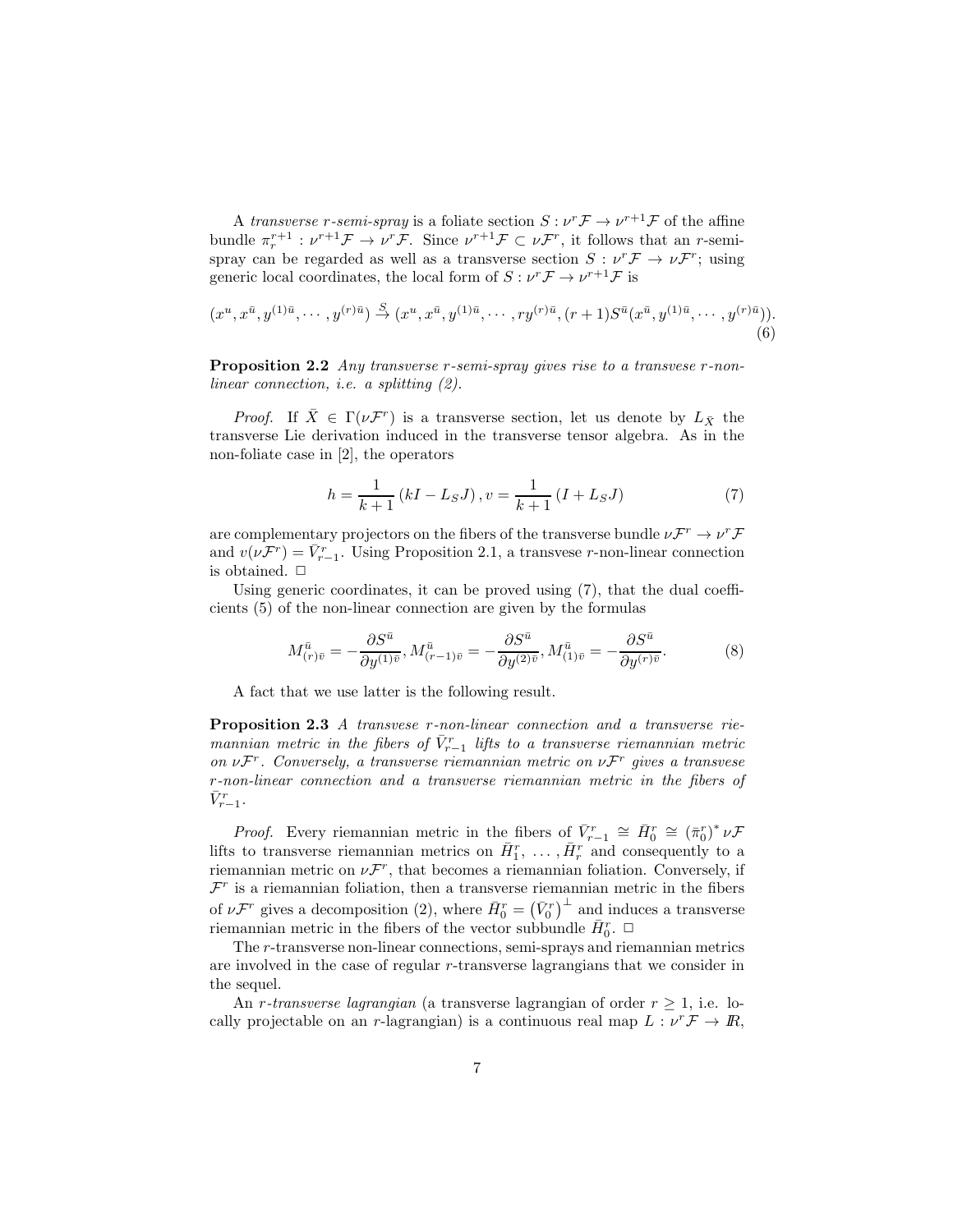smooth on an open fibered submanifold  $\nu_*^r \mathcal{F} \subset \nu^r \mathcal{F}$ . The cases studied in the paper are when  $\nu_*^r \mathcal{F} = \nu^r \mathcal{F}$ , i.e. L is smooth, or when  $\nu^r \mathcal{F} \setminus \nu_*^r \mathcal{F}$  contains  $I_{r-1}^r(\nu^{r-1}\mathcal{F})$ , i.e. L is slashed. For sake of simplicity, we perform the next constructions in the case of a smooth  $L$ , in the slashed case we must be care of domains where the objects are defined. The vertical hessian of L is the bilinear form h in the fibers of  $\bar{V}_{r-1}^r$ , given in some generic coordinates by

$$
h_{\bar{u}\bar{v}} = \frac{\partial^2 L}{\partial y^{(r)\bar{u}} \partial y^{(r)\bar{v}}}.
$$

We say that  $L$  is *regular* if its vertical hessian is non-degenerated. The fibers of the fibered manifold  $\nu^r \mathcal{F} \to \nu^{r-1} \mathcal{F}$  are affine spaces. Using (1), the generic coordinates on fibers change according the formulas

$$
ry^{(r)\bar{u}'} = \Gamma(y^{(r-1)\bar{u}'}) + ry^{(r)\bar{u}}\frac{\partial x^{\bar{u}'}}{\partial x^{\bar{u}}},
$$

where

$$
\Gamma = y^{(1)\bar{u}} \frac{\partial}{\partial x^{\bar{u}}} + 2y^{(2)\bar{u}} \frac{\partial}{\partial y^{(1)\bar{u}}} + \dots + ry^{(r)\bar{u}} \frac{\partial}{\partial y^{(r-1)\bar{u}}}
$$

.

**Proposition 2.4** a) If an r-lagrangian L is regular, then it can define canonically a transverse r-semi-spray and a transverse r-non- linear connection.

b) If the vertical hessian of an r-lagrangian L is positively defined, then  $\mathcal{F}^r$ is a riemannian foliation.

*Proof.* In order to prove a) it suffices to construct a transverse  $r$ -semi-spray. Then a transverse  $r$ -non- linear connection can be constructed by Proposition 2.2. We use generic local coordinates, according to formula (6). As in the nonfoliate case [3, Theorem 8.8.1] (see also [1]), the local form of the functions  $S^{\bar{u}}$ can be taken according to the formula

$$
S^{\bar{u}} = \frac{1}{2(r+1)} h^{\bar{u}\bar{v}} \left( \Gamma \left( \frac{\partial L}{\partial y^{(r)\bar{v}}} \right) - \frac{\partial L}{\partial y^{(r-1)\bar{v}}} \right),\,
$$

where  $(h^{\bar{u}\bar{v}}) = (h_{\bar{u}\bar{v}})^{-1}$ . In order to prove b), one construct a transverse riemannian metric H in the fibers of  $\nu \mathcal{F}^r$ , using its decomposition given by formula (4) and taking into account that all the summands are isomorphic with  $V_{r-1}^r$ , where h is a riemannian metric on fibers.  $\Box$ 

According to the case of trivial foliation of M by points in [9],  $\nu^{r-1} \mathcal{F} \times_M$  $\nu^* \mathcal{F} \stackrel{not.}{=} \nu^{r*} \mathcal{F}$  play the role of the vectorial dual of the affine bundle  $\nu^r \mathcal{F} \rightarrow$  $\nu^{r-1}$ F. The usual partial derivatives of L in the highest order transverse coordinates define a well-defined Legendre map  $\mathcal{L}: \nu^r \to \nu^{r*} \mathcal{F}$ , i.e.

$$
(x^u, x^{\bar{u}}, y^{(1)\bar{u}}, \cdots, y^{(r)\bar{u}}) \stackrel{\mathcal{L}}{\rightarrow} (x^u, x^{\bar{u}}, y^{(1)\bar{u}}, \cdots, y^{(r-1)\bar{u}}, \frac{\partial L}{\partial y^{(r)\bar{u}}}).
$$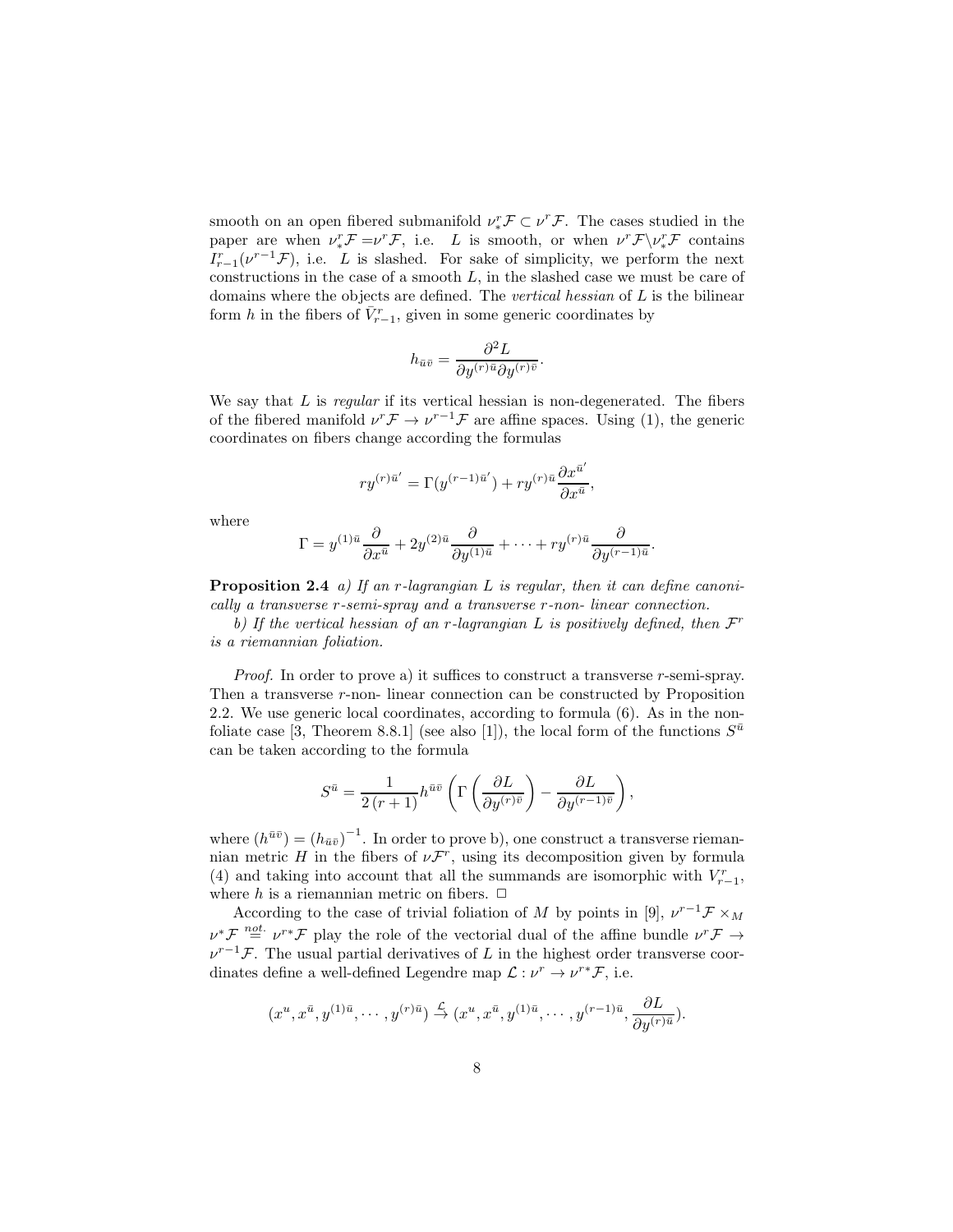If L is regular, then  $\mathcal L$  is a local diffeomorphism. If  $\mathcal L$  is a global diffeomorphism we say that L is hyperregular. We say that  $H: \nu^{r*} \mathcal{F} \to \mathbb{R}$ ,  $H = L \circ \mathcal{L}^{-1}$ is the pseudo-hamiltonian associated with L. If  $\mathcal{L}^{-1}$  has the local form

$$
\mathcal{L}^{-1}(x^u, x^{\bar{u}}, y^{(1)\bar{u}}, \cdots, y^{(r-1)\bar{u}}, p_{\bar{u}}) = (x^u, x^{\bar{u}}, y^{(1)\bar{u}}, \cdots, y^{(r-1)\bar{u}}, H^{\bar{u}}(x^u, x^{\bar{u}}, y^{(1)\bar{u}}, \cdots, y^{(r-1)\bar{u}}, p_{\bar{u}})),
$$

then  $H$  has the local form

$$
H(x^u, x^{\bar{u}}, y^{(1)\bar{u}}, \cdots, y^{(r-1)\bar{u}}, p_{\bar{u}}) = L(x^u, x^{\bar{u}}, y^{(1)\bar{u}}, \cdots, y^{(r-1)\bar{u}}, H^{\bar{u}}(x^u, x^{\bar{u}}, y^{(1)\bar{u}}, \cdots, y^{(r-1)\bar{u}}, p_{\bar{u}})).
$$

For  $0 \leq r' \leq r$ , let us denote  $\nu^{r',(r-r')*}\mathcal{F} = \nu^{r'}\mathcal{F} \times_M (\nu^*\mathcal{F})^{r-r'}$ , where  $(\nu^* \mathcal{F})^{r-r'} = \nu^* \mathcal{F} \times_M \cdots \times_M \nu^* \mathcal{F}$ , with the fibered product of  $(r-r')$ -times. In particular,  $\nu^{r*} = \nu^{r-1,r*} \mathcal{F} = \nu^{r-1} \mathcal{F} \times_M \nu^* \mathcal{F}.$ 

A transverse slashed lagrangian of order r is a continuous map  $L^r: \nu^r \mathcal{F} \to I\!\!R$ that is differentiable on an open fibered submanifold  $\nu_*^r \mathcal{F} \subset \nu^r \mathcal{F}$ , called a *slashed* bundle. All the above constructions can be adapted for slashed lagrangians.

Let us suppose that L<sup>r</sup> is hyperregular, i.e. the Legendre map  $\mathcal{L}^{(r)}: \nu^r_* \to$  $\nu^{1,(r-1)*}$   $\mathcal{F} = \nu^{r-1}$   $\mathcal{F} \times_M \nu^*$  is a diffeomorphism on its image Let us suppose also that  $\mathcal{L}^{(r)}(\nu^r_*) = \nu^{1,(r-1)*}_* \mathcal{F} = \nu^{r-1}_* \mathcal{F} \times_M \nu^*_* \mathcal{F}$ ; here  $\nu^*_* \mathcal{F} = \nu^* \mathcal{F} \setminus {\overline{0}}$ (where  $\{\bar{0}\}\$ is the image of the section obtained by all velocities vanishing, can be identified with M) and  $\nu_*^{r-1}$  F is a slashed subbundle of  $\nu^{r-1}$  F. We denote by  $H^{1,r-1} = L^r \circ (\mathcal{L}^{(r)})^{-1} : \nu_*^{1,(r-1)*} \mathcal{F} \to \mathbb{R}$  its pseudo-hamiltonian. (See [9] for its classical definition and [11] for a coordinate description of the whole construction in the non-foliate case). Analogous, for  $0 \leq j \leq r-1$ , we suppose, step by step, backward from  $r - 1$  from 0, that there the usual partial derivatives of  $L^{(j+1)}$ :  $\nu_*^{j+1,(r-j-1)*} \mathcal{F} = \nu_*^{r-j-1} \mathcal{F} \times_M (\nu_*^* \mathcal{F})^{j+1} \to \mathbb{R}$  in the highest order transverse coordinates (of order  $j + 1$ ) define a well-defined Legendre map  $\mathcal{L}^{(j+1)} : \nu_*^{j+1,(r-j-1)*} \mathcal{F} = \nu_*^{j+1} \mathcal{F} \times_M (\nu_*^* \mathcal{F})^{r-j-1} \to \nu^{j,(r-j)*} \mathcal{F} =$  $\nu^{j} \mathcal{F} \times_M (\nu^* \mathcal{F})^{r-j}$ . We suppose that  $\mathcal{L}^{(j+1)}$  is a diffeomorphism on its image and the image is exactly  $\mathcal{L}^{(j+1)}\left(\nu_*^{j+1,(r-j-1)*}\mathcal{F}\right) = \nu_*^{j,(r-j)*}\mathcal{F} = \nu_*^j\mathcal{F} \times_M (\nu_*^*\mathcal{F})^{r-j}.$ Then the pseudo-hamiltonian  $L^{(j)} = L^{(j+1)} \circ (L^{(j+1)})^{-1} : \nu_*^{j,(r-j)*} \mathcal{F} \to \mathbb{R}$ can be considered. Finally, for  $j = 0$ , we obtain a transverse slashed lagrangian  $L^{(0)} = L^1 \circ (\mathcal{L}^{(1)})^{-1} : \nu_*^{0,r*} \mathcal{F} = (\nu_*^* \mathcal{F})^r \to I\!\!R$  and we suppose that  $\mathcal{L}^{(1)}: \nu^{1,(r-1)*}_{*} \mathcal{F} = \nu_{*} \mathcal{F} \times_M (\nu_{*}^{*} \mathcal{F})^{r-1} \to \nu^{0,r*}_{*} \mathcal{F} = (\nu_{*}^{*} \mathcal{F})^{r} \subset \nu^{0,r*} \mathcal{F} = (\nu^{*} \mathcal{F})^{r}$  is a diffeomorphism. It follows a diffeomorphism  $\mathcal{L} = \mathcal{L}^{(1)} \circ \cdots \circ \mathcal{L}^{(r)} : \nu_*^r \to (\nu_*^* \mathcal{F})^r$ and a transverse slashed lagrangian  $L^{(0)} : (\nu_*^* \mathcal{F})^r \to \mathbb{R}$ . The canonical diagonal inclusion  $\nu^* \mathcal{F} \to (\nu^* \mathcal{F})^r$  sends  $\nu^* \mathcal{F} \to (\nu^* \mathcal{F})^r$ . We suppose that the restriction of  $L^{(0)}$  to the diagonal is a positively admissible lagrangian on  $\nu^* \mathcal{F}$ , in fact a transverse hamiltonian  $H: \nu^*_*\mathcal{F} \to \mathbb{R}$ . If the given transverse lagrangian  $L^r: \nu^r \to \mathbb{R}$  fulfills all the above conditions, we say that L itself is a positively admissible lagrangian (of order  $r$ ) and  $H$  is its diagonal hamiltonian.

The existence of a lifted metric, from the base space to the higher order tangent bundle, is an well-known fact in the non-foliate case (see, for example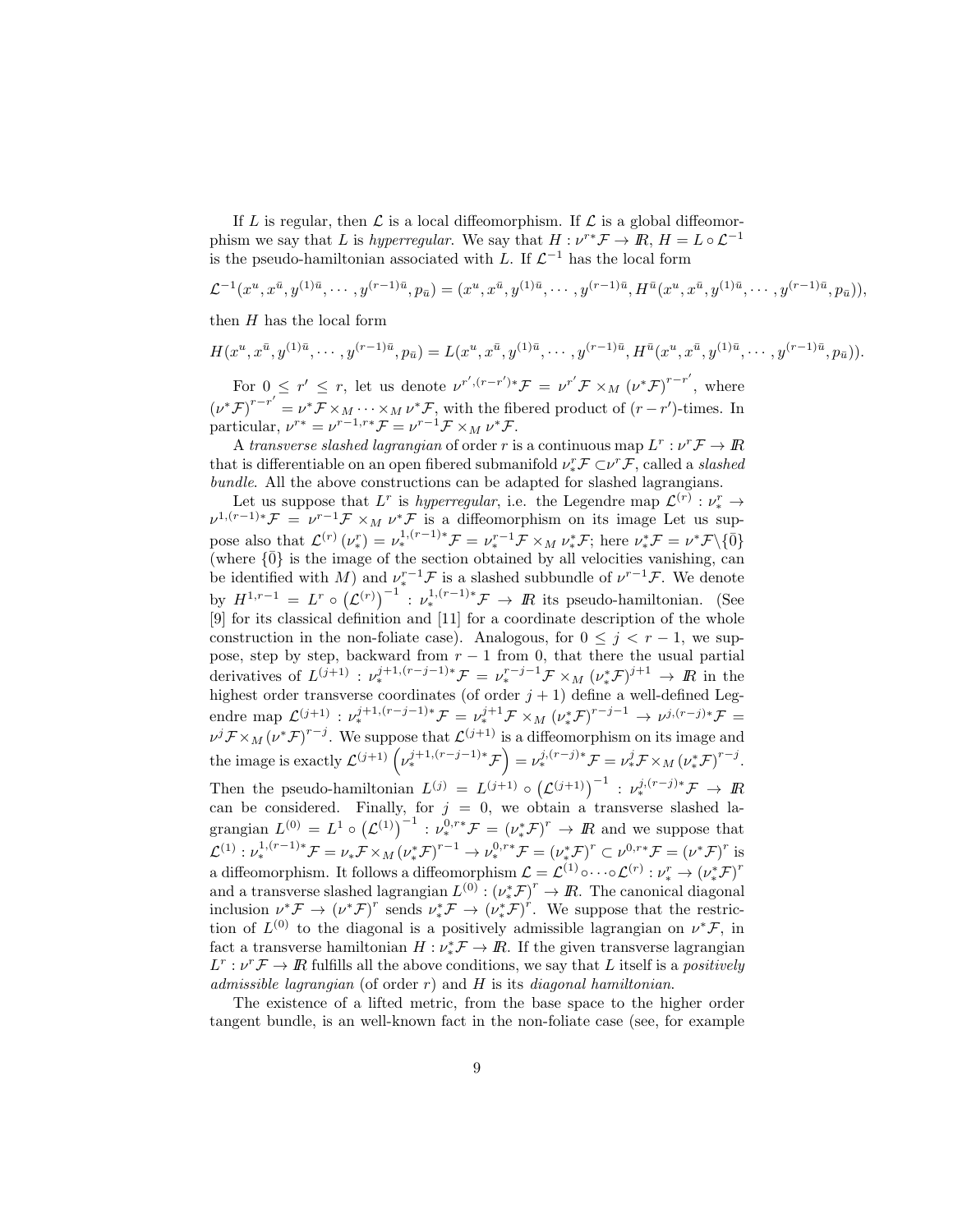[3, Sect. 9.2]); we have to consider a simpler construction in the foliated case, that it is also vertically exact, as in [9, 11].

**Proposition 2.5** Any transverse metric g on  $\nu F$  gives canonically a positively admissible lagrangian  $L^{(r)}$  of order r and a canonical vertically exact transverse riemannian metric  $g^{(r)}$  on  $\nu^r \mathcal{F}$ , for any  $r \geq 1$ .

*Proof.* We proceed by induction over  $r \geq 1$ . We consider the quadratic first order lagrangian  $L^{(1)}: \nu \mathcal{F} \to I\! \! R, L^{(1)}(x, y^{(1)}) = g_x(y^{(1)}, y^{(1)})$ . The Levi-Civita connection of the transverse metric g on  $\nu F$  gives rise to the geodesic first order spray  $S^{(1)}: \nu \mathcal{F} \to \nu^2 \mathcal{F}$  of  $L^{(1)}$  and to a second order lagrangian  $L^{(2)}: \nu^2 \mathcal{F} \to$  $\mathbb{R}, L^{(2)}(x, y^{(1)}, y^{(2)}) = L^{(1)}(x, y^{(1)}) + L^{(1)}(x, y^{(2)} - S^{(1)}(x, y^{(1)})).$  Assume that  $L^{(r-1)}: \nu^{r-1}\mathcal{F} \to \mathbb{R}$  has been constructed. An  $(r-1)$ -order spray  $S^{(r)}: \nu^{r}\mathcal{F} \to$  $\nu^{r+1}$ F can be constructed according to Proposition 2.4, since  $\hat{L}^{(r-1)}$  is r-regular. It follows  $L^{(r)}: \nu^r \mathcal{F} \to \mathbb{R}, L^{(r)}(x, y^{(1)}, \ldots, y^{(r)}) = L^{(r-1)}(x, y^{(1)}, \ldots, y^{(r-1)}) +$  $L^{(1)}(x, y^{(r)} - S^{(r-1)})$ , that is a positively admissible lagrangian of order r; the diagonal hamiltonian of  $L^{(r)}$  is just the dual hamiltonian of  $L^{(1)}$ . According to Proposition 2.3, the lagrangian  $L^{(r)}$  gives rise to a transverse riemannian metric in the fibers of  $\nu \mathcal{F}^r$ , that is vertically exact.  $\Box$ 

### 3 The main results

We can state and prove the main results of the paper.

**Theorem 3.1** The lifted foliation  $\mathcal{F}^r$  on  $v^r \mathcal{F}$  is riemannian for some  $r \geq 1$  iff  $F$  is a riemannian foliation.

Proof. The sufficiency is well-known and it follows by Proposition 2.5. The necessity follows considering the submanifold inclusion  $I_0^r(M) \subset \nu^r \mathcal{F}$ . The induced transverse riemannian metric on the foliation induced on  $I_0^r(M)$  gives a transverse riemannian metric on  $\nu \mathcal{F}$ , thus  $\mathcal F$  is riemannian.  $\Box$ 

We say that a foliation  $\mathcal F$  is transversaly almost parallelizable if there is a  $\mathcal F$ transverse vector bundle  $\xi$  over M, such that  $\xi \oplus \nu \mathcal{F}$  is transversaly parallelizable. If a foliation  $\mathcal F$  is transversaly parallelizable, then it is a riemannian one by a transverse metric given by a parallelization. In the case of an almost transversaly parallelizable, any transverse riemannian metric given by a parallelism of  $\xi \oplus \nu \mathcal{F}$ induces a transverse riemannian metric on  $\nu \mathcal{F}$ . Thus the following statement holds true.

**Corollary 3.1** If the lifted foliation  $\mathcal{F}^r$  on  $\nu^r \mathcal{F}$  is transversaly parallelizable or almost parallelizable for some  $r > 1$ , then F is a riemannian foliation.

The proof of Theorem 3.1 can not give any answer to the following question: when is F riemannian if the foliation induced on  $\nu^r \mathcal{F} \setminus I_{r-1}^r(\nu^{r-1} \mathcal{F})$  is riemannian for some  $r \geq 1$ ? We are going to relate this question to the existence of a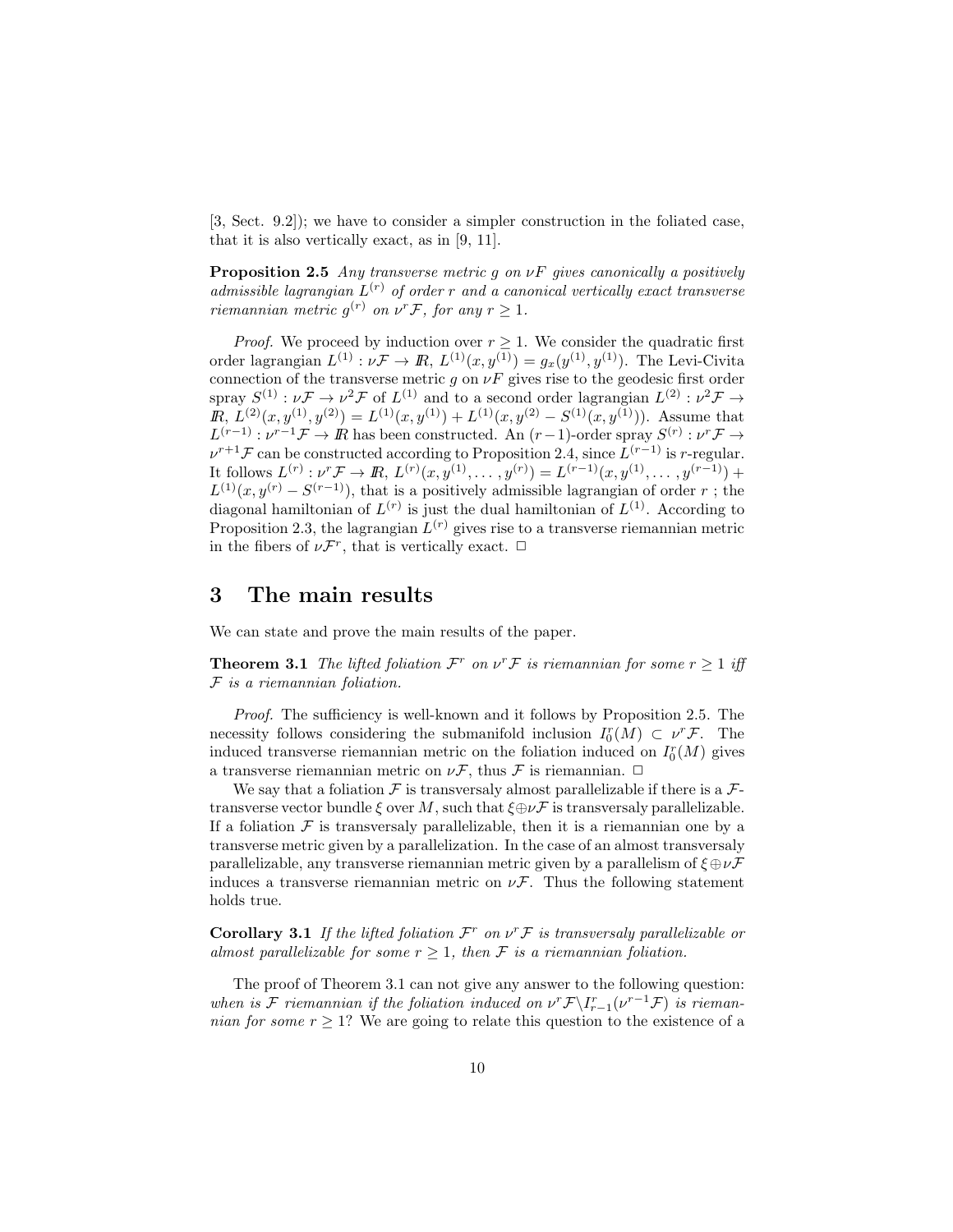certain transverse slashed lagrangian  $L<sup>r</sup>$  of order r, asking that the open subset  $\nu_*^r \mathcal{F} \subset \nu^r \mathcal{F}$  that does not contains  $I_{r-1}^r(\nu^{r-1} \mathcal{F})$ . We say that a such lagrangian  $L<sup>r</sup>$  is r-regular if its vertical hessian, according to the induced affine bundle structure  $\pi_{r-1}^r : \nu^r \mathcal{F} \to \nu^{r-1} \mathcal{F}$ , is non-degenerate. In order to give an answer to the above question, we consider below some other regularity conditions for slashed lagrangians of order r.

A transverse bundle of order  $r, v^r \mathcal{F}$  can be regarded as a fibered manifold  $\pi_{r'}^r : \nu^r \mathcal{F} \to \nu^{r'} \mathcal{F}, \ (\forall) 0 \leq r' < r.$  We denote  $\nu^{r', (r-r')*} \mathcal{F} = \nu^{r'} \mathcal{F} \times_M (\nu^* \mathcal{F})^{r-r'}$ (where  $(\nu^* \mathcal{F})^{r-r'} = \nu^* \mathcal{F} \times_M \cdots \times_M \nu^* \mathcal{F}$ , with the fibered product of  $(r-r')$ times and  $\nu^*\mathcal{F}$  is the transverse bundle dual to  $\nu\mathcal{F}$ ).

In particular, according to the case of trivial foliation of  $M$  by points in [9],  $\nu^{1.(r-1)*}F = \nu^{r-1}F \times_M \nu^*F$  is denoted by  $\nu^{r*}M$  and play the role of the vectorial dual of the affine bundle  $\nu^r \mathcal{F} \to \nu^{r-1} \mathcal{F}$ .

A transverse slashed lagrangian of order r is a map  $L^r: \nu^r \mathcal{F} \to I\!\!R$  that is differentiable on an open subset  $\nu_*^r \mathcal{F} \subset \nu^r \mathcal{F}$ , where  $\nu^r \mathcal{F} \setminus \nu_*^r \mathcal{F}$  contains  $I_{r-1}^r(\nu^{r-1} \mathcal{F})$ .

We denote by  $\nu_*^{r'}\mathcal{F} = \pi_{r'}^r(\nu_*^r\mathcal{F}) \subset \nu^{r'}\mathcal{F}$  and we consider the slashed bundles  $\nu^*_*\mathcal{F} = \nu^*\mathcal{F} \setminus {\{\overline{0}\}} \text{ and } \nu^{r',(r-r')*}_* \mathcal{F} = \nu^{r'}_*\mathcal{F} \times_M (\nu^*_*\mathcal{F})^{r-r'} \text{, for } 0 \leq r' \leq r-1.$ The elements of a fiber  $(\nu_*^{r',(r-r')*}\mathcal{F})$ of  $\nu_*^{r',(r-r')*} \mathcal{F} \to M$  are couples of higher order elements and  $(r - r')$  first order momenta. The usual partial derivatives of  $L$  in the highest order transverse coordinates define a well-defined Legendre map  $\mathcal{L}^{(r-1)}: \nu^r_* \to \nu^{1,(r-1)*} \mathcal{F} = \nu^{r-1} \mathcal{F} \times_M \nu^* \mathcal{F}$ . We suppose first that  $\mathcal{L}^{(r)}$  is a diffeomorphism on its image and the image is exactly  $\mathcal{L}^{(r-1)}(\nu^r_*)$  $\nu^{1,(r-1)*}_* \mathcal{F} = \nu^{r-1}_* \mathcal{F} \times_M \nu^*_* \mathcal{F}$ . Then the energy  $L^{(r-1)} : \nu^{1,(r-1)*}_* \mathcal{F} \to \mathcal{F}$  of the dual affine hamiltonian of  $L$  (see [9] for its classical definition and [11] for a coordinate description of the whole construction in the non-foliate case). Analogous, for  $0 \leq j < r - 1$ , we suppose, step by step, backward from  $r - 1$ from 0, that there the usual partial derivatives of  $L^{(j+1)}$  :  $\nu_*^{j+1,(r-j-1)*} \mathcal{F} =$  $\nu_*^{r-j-1} \mathcal{F} \times_M (\nu_*^* \mathcal{F})^{j+1} \to I\!\!R$  in the highest order transverse coordinates (of order  $j+1$ ) define a well-defined Legendre map  $\mathcal{L}^{(j+1)}: \nu^{j+1,(r-j-1)*}_* \mathcal{F} = \nu^{j+1}_* \mathcal{F} \times_M$  $(\nu^* \mathcal{F})^{r-j-1} \to \nu^{j,(r-j)*} \mathcal{F} = \nu^{j} \mathcal{F} \times_M (\nu^* \mathcal{F})^{r-j}$ . We suppose that  $\mathcal{L}^{(j+1)}$  is a diffeomorphism on its image and the image is exactly  $\mathcal{L}^{(j+1)}\left(\nu_*^{j+1,(r-j-1)*}\mathcal{F}\right)$  $\nu_*^{j,(r-j)*} \mathcal{F} = \nu_*^j \mathcal{F} \times_M (\nu_*^* \mathcal{F})^{r-j}$ . Then the energy  $L^{(j)} : \nu_*^{j,(r-j)*} \mathcal{F} \to I\!R$  of the dual affine hamiltonian of  $L^{(j+1)}$  can be considered. Finally, for  $j = 0$ , we obtain a transverse lagrangian  $L^{(0)}$ :  $\nu_*^{0,r*} \mathcal{F} = (\nu_*^* \mathcal{F})^r \rightarrow \mathbb{R}$  as the energy of the dual affine hamiltonian  $L^{(1)}$  and we suppose that  $\mathcal{L}^{(1)}$  :  $\nu_*^{1,(r-1)*} \mathcal{F} =$  $\nu_* \mathcal{F} \times_M (\nu_*^* \mathcal{F})^{r-1} \to \nu_*^{0,r*} \mathcal{F} = (\nu_*^* \mathcal{F})^r \subset \nu^{0,r*} \mathcal{F} = (\nu^* \mathcal{F})^r$  is a diffeomorphism. It follows a diffeomorphism  $\mathcal{L} = \mathcal{L}^{(1)} \circ \cdots \circ \mathcal{L}^{(r)} : \nu_*^r \to (\nu_*^* \mathcal{F})^r$  and a transverse lagrangian  $L^{(0)}:(\nu^*_*\mathcal{F})^r\to\mathbb{R}$ . The canonical diagonal inclusion  $\nu^*\mathcal{F}\to(\nu^*\mathcal{F})^r$ sends  $\nu_*^* \mathcal{F} \to (\nu_*^* \mathcal{F})^r$ . We suppose that the restriction of  $L^{(0)}$  to the diagonal is a positively admissible lagrangian on  $\nu^*\mathcal{F}$ , in fact a transverse hamiltonian  $H: \nu^* \mathcal{F} \to I\!\!R$ . If the given transverse lagrangian  $L^r: \nu^r \mathcal{F} \to I\!\!R$  fulfills all the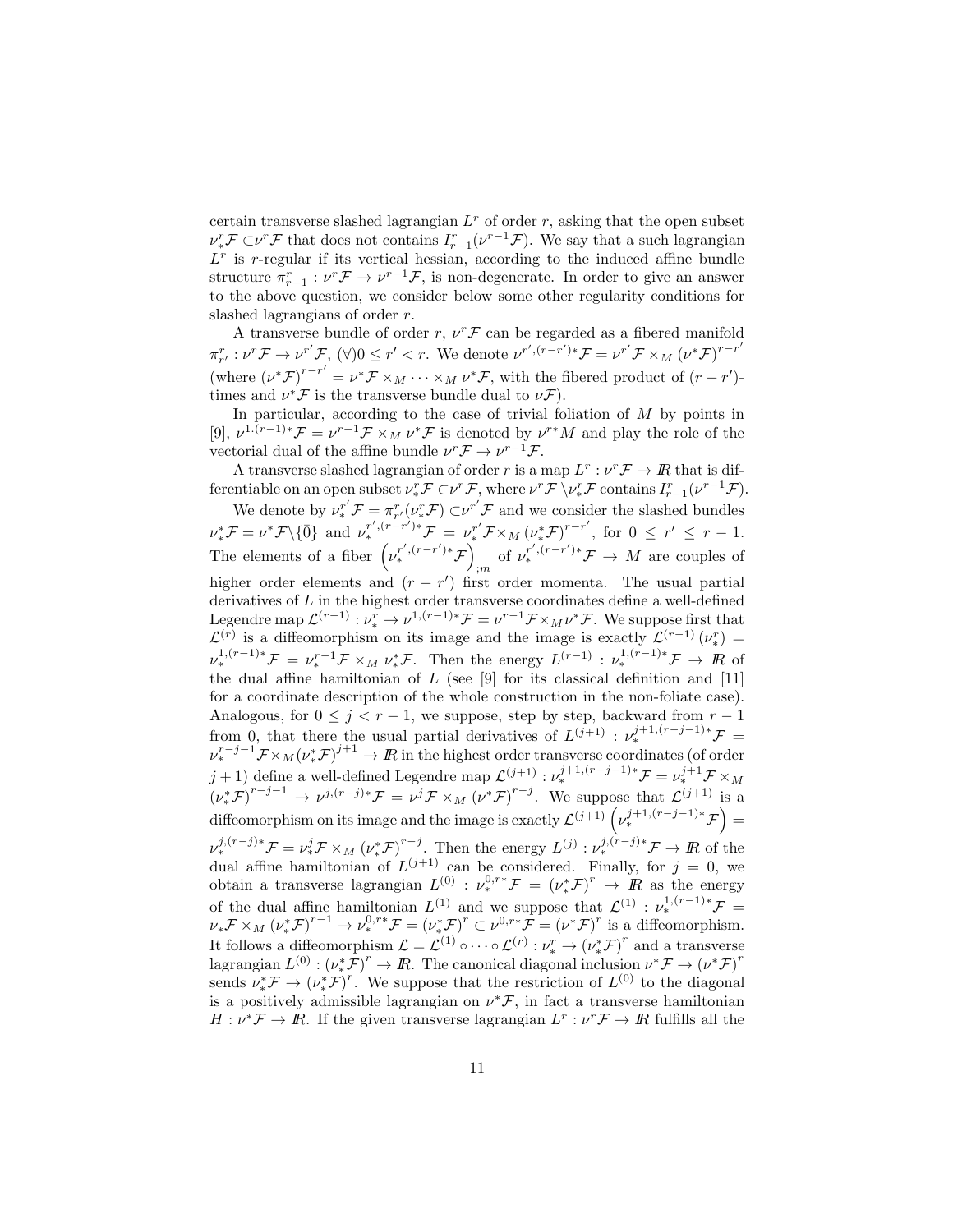above conditions, we say that  $L$  itself is a *positively admissible lagrangian* (of order  $r$ ) and  $H$  is its *diagonal hamiltonian*.

The vertical bundle V of the affine bundle  $\pi_{r-1}^r : \nu^r \mathcal{F} \to \nu^{r-1} \mathcal{F}$  has the form  $(\pi_0^r)^* \nu \mathcal{F} \to \nu^r \mathcal{F}$ . We say that a transverse metric g on  $\nu^r \mathcal{F}$  is vertically exact if there is a positively admissible lagrangian of order  $r, L: \nu^r \mathcal{F} \to I\!\!R$  such that the restriction of  $g$  to  $V$  is the same as the vertical hessian Hess  $L$ . We say in this case that the riemannian foliation  $\mathcal{F}^r$  is vertically exact. These definitions can be easily adapted for the case of slashed bundles  $\nu_*^r \mathcal{F}$ .

The main technical tool to prove the necessity of Theorems 3.2 and 3.3 below is the following result proved in [12, Proposition 2.2].

**Proposition 3.1** Let  $p_1 : E_1 \to M$  and  $p_2 : E_2 \to M$  be foliated vector bundles over a foliated manifold  $(M, \mathcal{F})$  and  $q_2 : E_{2*} \to M$  be the slashed bundle. If there are a positively admissible lagrangian  $L : E_2 \to \mathbb{R}$  and a metric b on the pull back bundle  $q_2^*E_1 \rightarrow E_{2*}$ , foliated with respect to  $\mathcal{F}_{E_{2*}}$ , then there is a foliated metric on  $E_1$ , with respect to  $\mathcal{F}.$ 

We can now state and prove the following Theorems.

**Theorem 3.2** Let F be a foliation on a manifold M and  $\mathcal{F}_0^r$  be the lifted foliation in a suitable slashed bundle  $\nu_*^r \mathcal{F}$  of the r-normal bundle  $\nu^r \mathcal{F}$ . Then  $\mathcal{F}_0^r$  is riemannian and vertically exact for some  $r \geq 1$  iff F is riemannian.

In particular, it follows that any transverse metric g on  $\nu F$  gives rise to a canonical lagrangian on  $\nu^r \mathcal{F}$ , coming from the vertical part of the vertically exact transverse riemannian metric on  $\nu \mathcal{F}^r$ . So, it is natural to ask that only the existence of a lagrangian on  $\nu^r \mathcal{F}$  guaranties that  $\mathcal F$  is riemannian. One have a positive answer, as follows.

**Theorem 3.3** If  $(M, \mathcal{F})$  is a foliated manifold, then there is a positively admissible lagrangian on  $\nu^r \mathcal{F}$  for some  $r \geq 1$  iff the foliation  $\mathcal{F}$  is riemannian.

Proof (of Theorems 3.2 and 3.3). The sufficiency for both Theorems follow by Proposition 2.5. The necessity for Theorem 3.3 follows using Proposition 3.1 with  $E_1 = E_2 = \nu^* \mathcal{F}$  and H the diagonal hamiltonian. Finally, the necessity for Theorem 3.2 follows thanks to Theorem 3.3 for the positively admissible lagrangian on  $\nu^r \mathcal{F}$ , given by the condition that the riemannian metric on  $\nu^r \mathcal{F}$ is vertically exact.  $\Box$ 

Finally, as in [12], the following question arises: *can we drop in Theorem 3.2* the condition that  $\mathcal{F}_0^r$  is vertically exact?

### References

[1] Bucataru I., Canonical semisprays for higher order Lagrange spaces, C. R. Acad. Sci. Paris, Ser. I 345 (2007) 269–272.